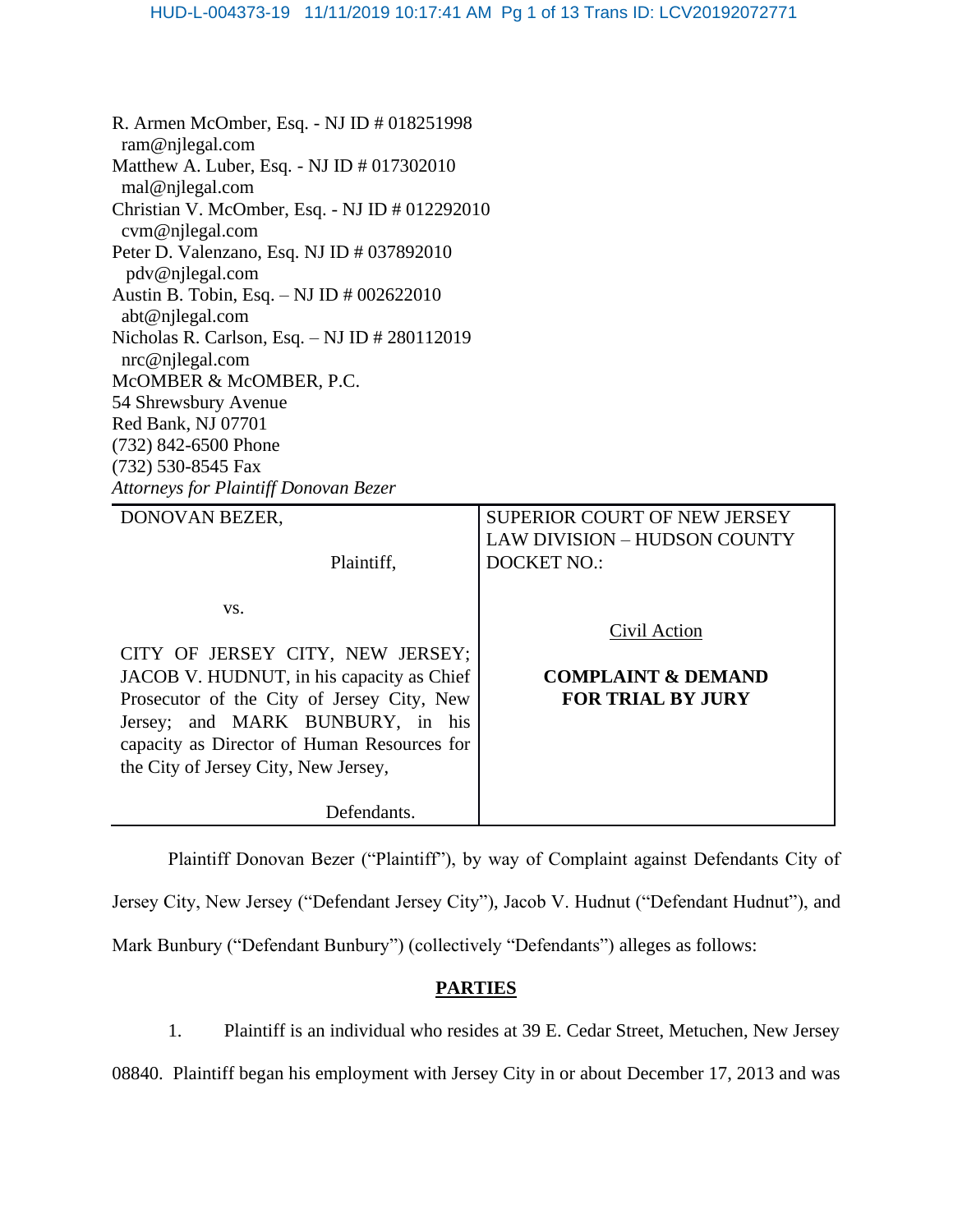terminated on May 24, 2019.

2. Defendant Jersey City is a municipality within the State of New Jersey.

3. Defendant Hudnut is an individual who has served as the Chief Prosecutor of Jersey City since July 2, 2018.

4. Defendant Bunbury is an individual who served as the Director of Human Resources for Jersey City from January 2018 to October 2019.

### **FACTS COMMON TO ALL CLAIMS**

5. Plaintiff was employed by Jersey City as an Assistant Prosecutor from December 17, 2013, to May 24, 2019.

6. In his capacity as an Assistant Prosecutor, Plaintiff worked under the Chief Municipal Prosecutor, Jacob V. Hudnut.

7. Plaintiff's employment as an Assistant Prosecutor was a part-time position. Plaintiff typically worked for Jersey City five days per week for about three to four hours per day.

8. Plaintiff earned a salary of \$42,500 per year as an Assistant Prosecutor.

9. Plaintiff also received health benefits from his position as an Assistant Prosecutor.

10. Plaintiff was also in line to receive a pension of 30% of his salary if he worked for Jersey City until age 62. Plaintiff had no plans to leave his position prior to age 62.

11. During his employment with Jersey City, Plaintiff also owned and operated his own litigation practice.

12. Plaintiff successfully balanced his two jobs for five years, earning many positive reviews and comments from co-workers, superiors, and other Jersey City officials. Plaintiff never received any negative performance reviews and was never the subject of disciplinary measures prior to the events forming the basis of this complaint.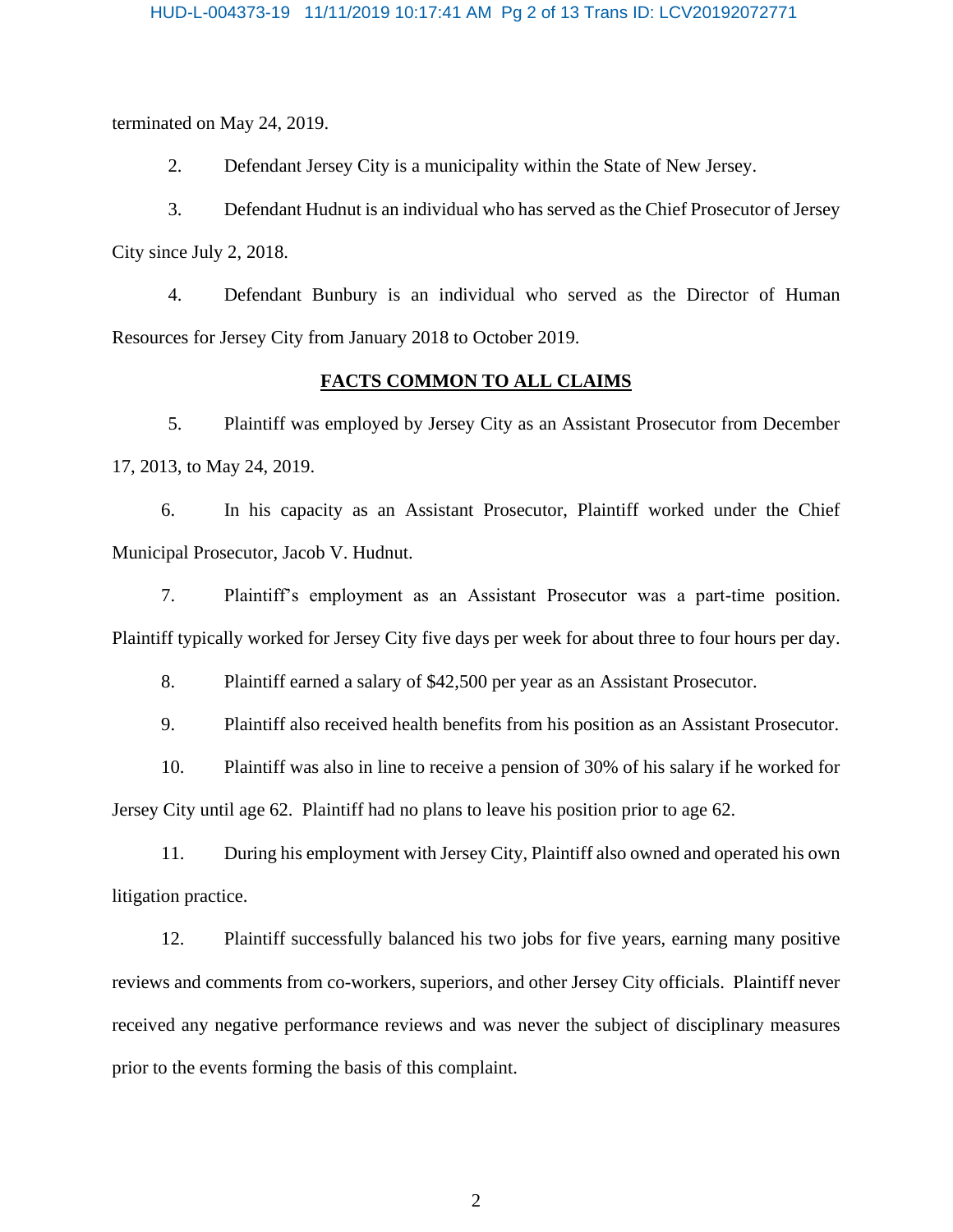#### HUD-L-004373-19 11/11/2019 10:17:41 AM Pg 3 of 13 Trans ID: LCV20192072771

13. On or around July 11, 2018, Defendant Hudnut convened a meeting at which he informed all Jersey City municipal prosecutors of a new policy *instituting a ban on all criminal prosecutions for marijuana possession in Jersey City.* In other words, Jersey City municipal prosecutors would no longer be allowed to use their judgment to dismiss certain cases, but were instead directed by Defendant Hudnut to dismiss *all* cases involving simple possession of marijuana regardless of the circumstances.

14. Defendant Hudnut's directive constituted an unlawful appropriation of the authority to set State policy regarding the criminality of marijuana possession and prosecutorial response thereto.

15. The New Jersey Supreme Court has held that, while "[a] prosecutor has important discretionary authority in the enforcement of the criminal laws," this discretion must serve the prosecutor's "obligation to defendants, the State and the public to see that justice is done, and truth is revealed in each individual case. The goal should be to achieve individual justice in individual cases." State v. Hessen, 145 N.J. 441, 452-53 (1996) (quoting Pressler, Current N.J. Court Rules, Guideline 3 to R. 7:4-8 (1995)).

16. Furthermore, the Criminal Justice Act of 1970, N.J.S.A. 52:17B-97 to -117 provides for the general supervision of criminal justice by the New Jersey Attorney General as chief law enforcement officer of the State to secure the benefits of uniform and efficient enforcement of the criminal law and the administration of criminal justice throughout the State.

17. Pursuant to his authority, Attorney General Gurbir S. Grewal issued a Memorandum of Guidance addressing the scope and appropriate use of prosecutorial discretion by municipal prosecutors on August 29, 2018. This Memorandum of Guidance expressly provides that, "A Municipal Prosecutor May Not Adopt a Categorical Policy or Practice of Refusing to Seek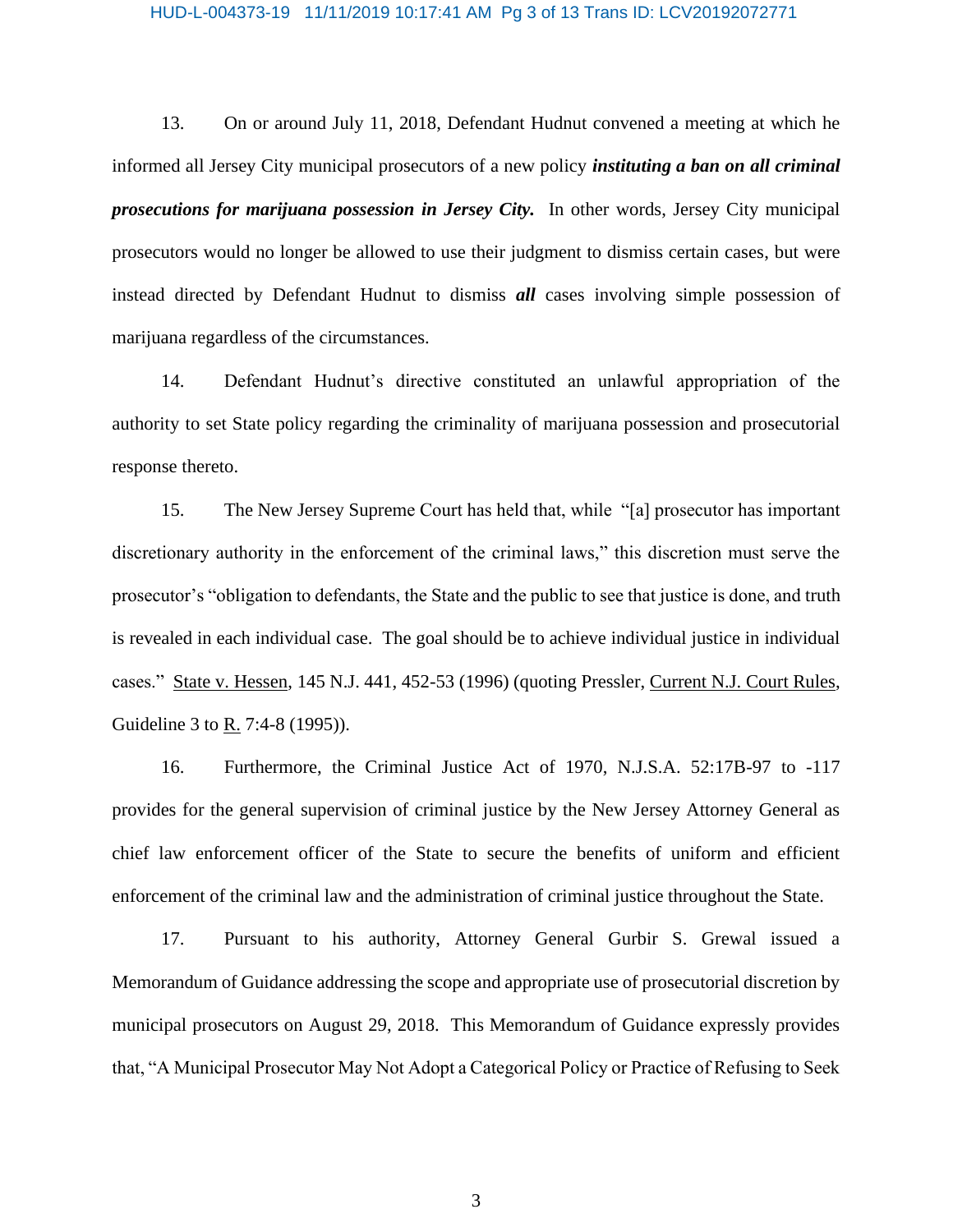#### HUD-L-004373-19 11/11/2019 10:17:41 AM Pg 4 of 13 Trans ID: LCV20192072771

Convictions for Statutory Offenses Related to Marijuana."

18. In response to Attorney General Grewal's Memorandum of Guidance, Defendant Hudnut emailed copies of the Memorandum to all Jersey City municipal prosecutors along with a note stating that the prosecutors were forbidden from prosecuting "a marijuana or marijuanarelated paraphernalia as a disorderly persons offense" unless they received advance permission from Defendant Hudnut.

19. Plaintiff reasonably believed that Defendant Hudnut's directives to Jersey City municipal prosecutors forbidding them from criminally prosecuting *any* charges of marijuana possession was in violation of the Supreme Court's mandate that individual municipal prosecutors must reveal the truth and achieve individual justice *in each individual case*. Later, Plaintiff also reasonably believed that Defendant Hudnut's directives were in violation of Attorney General Grewal's Memorandum of Guidance.

20. Because of his reasonable belief that Defendant Hudnut's directives were in violation of New Jersey law as set forth by the Supreme Court, the Criminal Justice Act of 1970, and Attorney General Grewal, Plaintiff reasonably believed he could not follow the directives and participate in Defendant Hudnut's unlawful policy.

21. On or around August 23, 2018, Plaintiff met with Defendant Hudnut and explained that he could not ethically follow Defendant Hudnut's directives regarding blanket dismissals of marijuana charges. Plaintiff further advised Defendant Hudnut that he believed the directives were unlawful and that the total ban on prosecuting marijuana offenses had to stop.

22. At the August 23 meeting, Plaintiff also asked Defendant Hudnut for help transferring to a different Jersey City office where he would not be forced to refuse instructions from a supervisor. Defendant Hudnut refused to help Plaintiff transfer, saying that Plaintiff was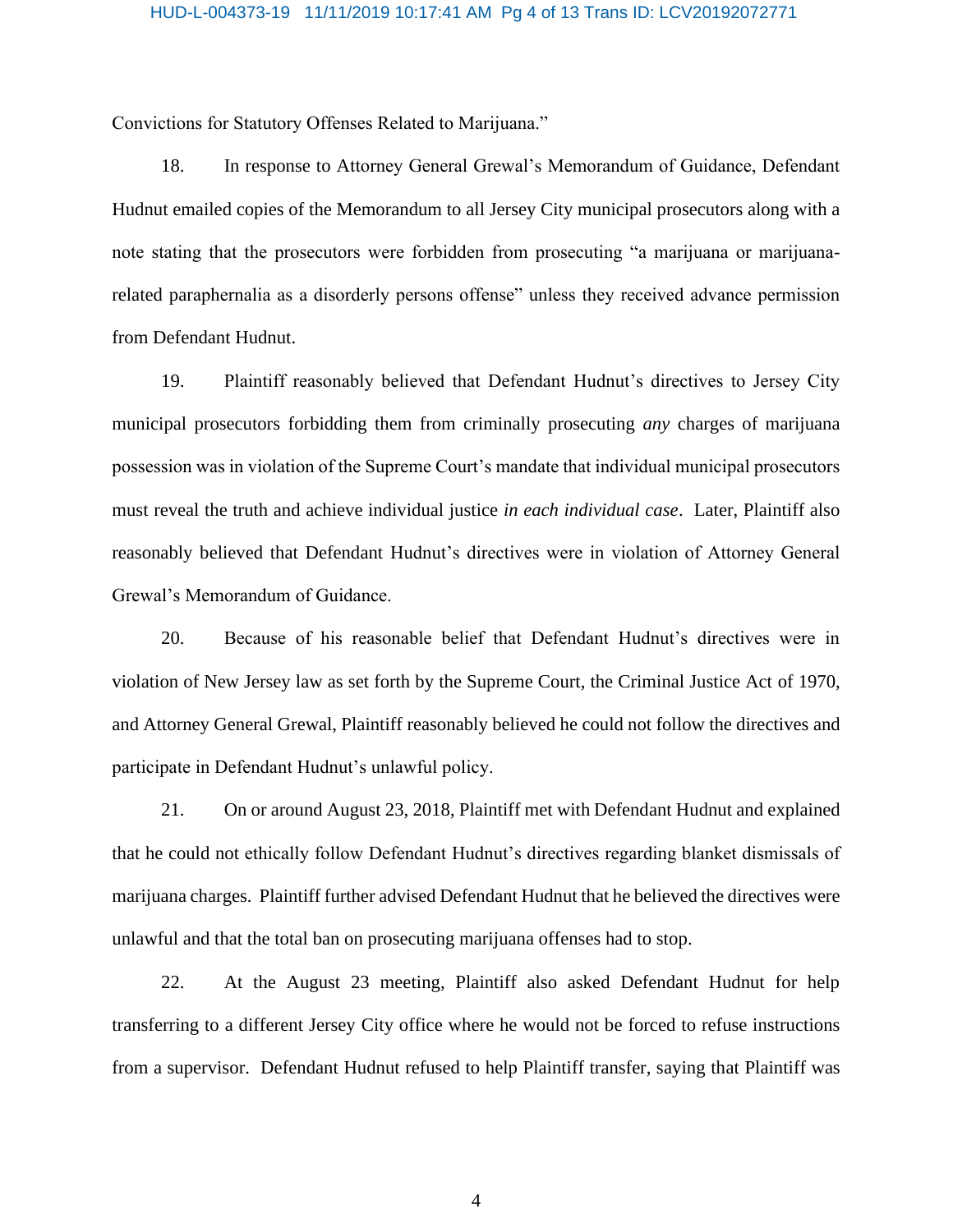## HUD-L-004373-19 11/11/2019 10:17:41 AM Pg 5 of 13 Trans ID: LCV20192072771

one of his best prosecutors and that he could not let Plaintiff go.

23. The day after his meeting with Defendant Hudnut, Plaintiff was informed that a witness tampering charge involving a defendant threatening Plaintiff's witness in another matter had not been filed by the Jersey City Police Department ("JCPD"). Upon information and belief, Defendant Hudnut instructed the JCPD to void and destroy the witness tampering charge in retaliation against Plaintiff for complaining about Defendant Hudnut's directives on August 23, 2018.

24. After returning from vacation in or around early September 2018 and discovering Defendant Hudnut's response to Attorney General Grewal's Memorandum of Guidance, Plaintiff wrote a formal letter memorializing his complaints about Defendant Hudnut's directives and notifying Defendant Hudnut that the directives were unlawful and that he could not follow them.

25. Specifically:

Dear Jake,

I am writing you as my supervisor to disclose, object to, and refuse to participate in actions/policies that are illegal and/or violate public policy. Please note that I am making this disclosure based on conscientious deliberations over a period of months. I deeply regret that I have to bother you with this, as I have high regard for you personally, and (as you know) consider you a friend.

As you are aware, on July 19, 2018, you participated in promulgating a written policy that Jersey City will not prosecute marijuana cases. Then, on Friday, August 17, 2018, as Chief Prosecutor you convened a "Reset Meeting" in front of all day municipal prosecutors and two Human Resources representatives. You followed this meeting the next week with a memorandum titled "Reset Memo 8 17 18."1 The Reset Memo directed us to "refrain from exhibiting judgment" about defendants, be "compassionate" towards defendants, and be guided by "the impact of convictions on accused persons."

While I expect that you will argue that these directives are not necessary illegal, I trust that you will at least accept that they are entirely unworkable. We are prosecutors. Harboring judgment about, for example, a defendant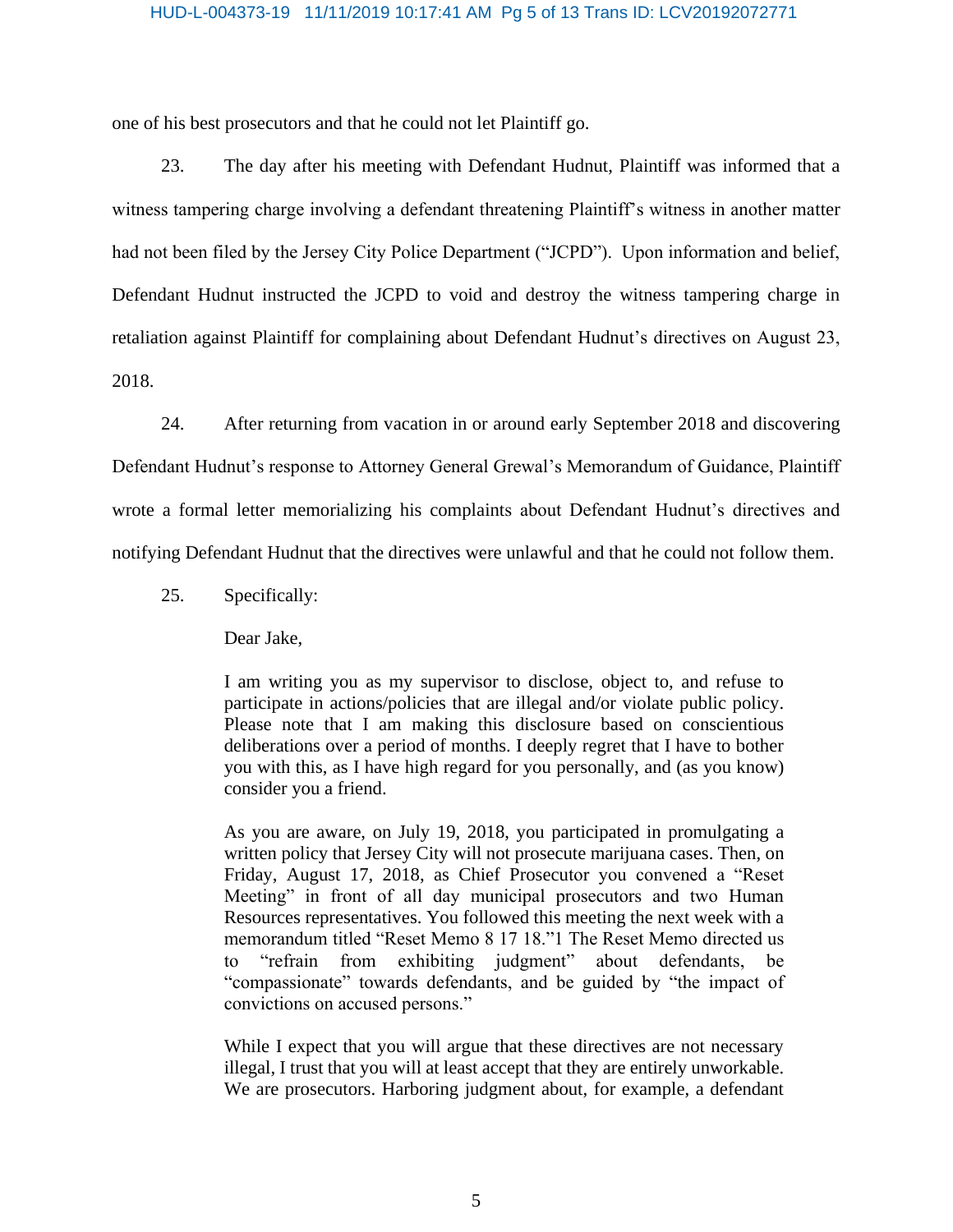accused of slapping his wife in the face enables us to prosecute that defendant and achieve justice for a domestic violence victim. And putting on a case in front of the judge *ipso facto* involves "exhibiting judgment."

But more importantly, your directives as stated at the meeting and commemorated in the memo require your prosecutors (and, central to this memo, me in particular) to incur professional risk. N.J.S.A. 2B:25-5 requires municipal prosecutors to exercise their own independent judgment in deciding whether to prosecute, downgrade, or dismiss a case.2

Regarding marijuana prosecutions, Supreme Court Plea Guideline # 4B has always been interpreted by prosecutors, defense counsel, and courts as precluding outright dismissals of all marijuana/hashish cases, or downgrade to municipal ordinances.

In setting policy on July 19, 2018, that no municipal prosecutor may "criminally prosecute marijuana possession before the municipal courts of Jersey City" (i.e., Decriminalization on Marijuana Memorandum), you usurped from your municipal prosecutors the right and duty to exercise their own independent judgment. This policy necessarily entails professional risk for each individual municipal prosecutor, because our duty is to enforce and obey State law, at the direction of the Attorney General and his designee, the Hudson County Prosecutor.3

You have directed your municipal prosecutors to accept your new interpretation of Supreme Court Plea Guideline # 4B notwithstanding that for more than 28 years, the entirety of the bar has held a contrary interpretation. (I am aware that to some extent the Attorney General has recently voiced support for this new interpretation, but as described below I think that your approach to the Supreme Court Plea Guideline contradicts the Attorney General's pronouncement on this issue). The City and its elected officials are seeking to achieve social justice, and as you know I feel that your efforts in this regard are bold and commendable. But we assistant prosecutors put ourselves in professional jeopardy if we break the law or ignore the legislative process by which marijuana will hopefully become legal.4

Municipal prosecutors can be, and have been, subject to professional discipline for not faithfully enforcing the law.5 The Supreme Court – and not a Chief Prosecutor or any elected official – permits municipal prosecutors to practice law. And while the City can stop us from prosecuting by terminating our relationship with the City, the Supreme Court can take away altogether our ability to practice law. The Supreme Court's ability to discipline attorneys who violate Supreme Court Plea Guidelines is not preempted by the Attorney General's view on Guideline 4B.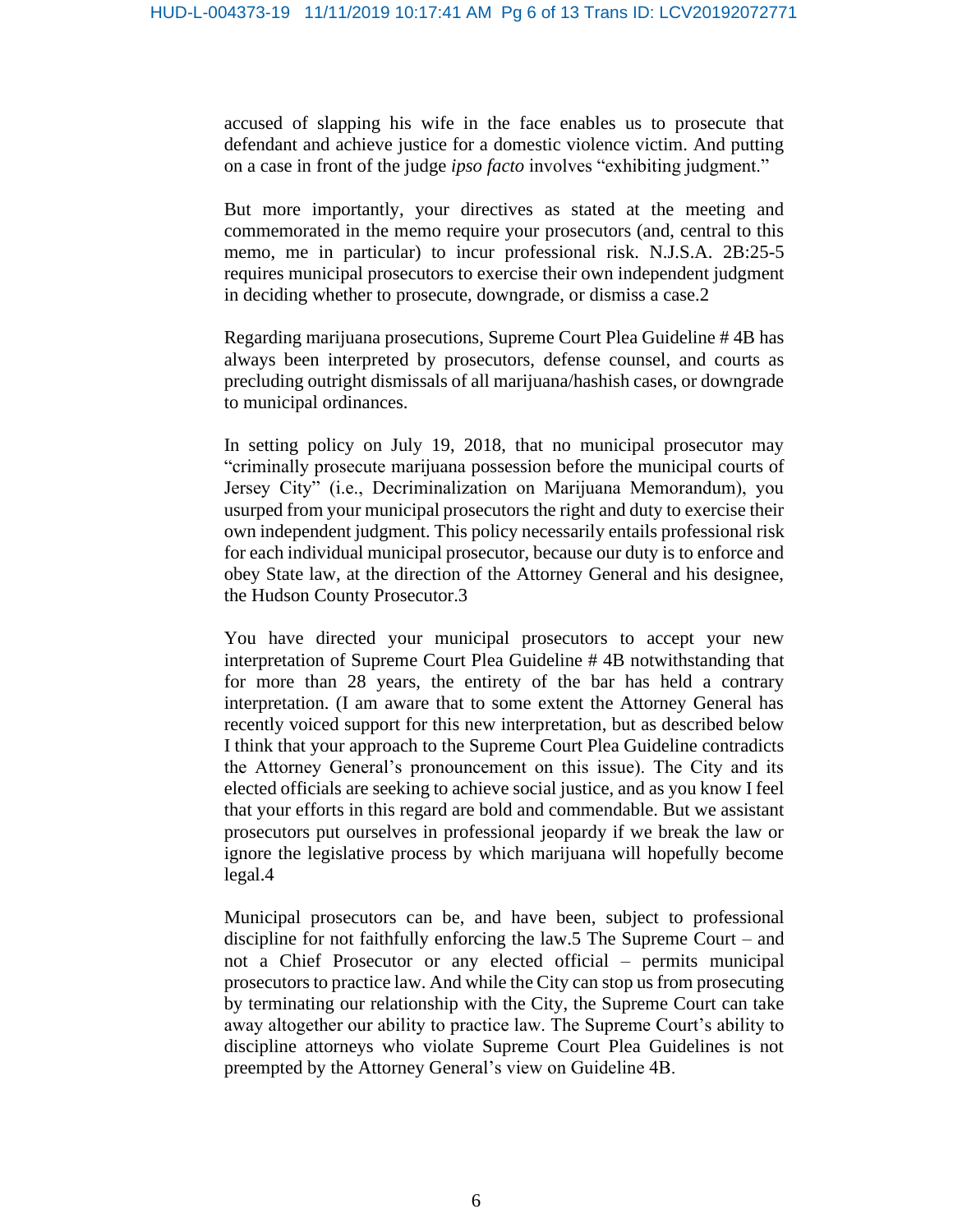As you know I brought these concerns to your attention in a meeting in your office at 4:15 – 4:45 p.m. on August 23, 2018. I cited N.J.S.A. 2B:25-5, and you wrote it down on a post-it note as you were leaving to a doctor or dentist's appointment.

Subsequently, on August 29, 2018, the Attorney General issued a memorandum to "all municipal prosecutors" that said it was published to address "how municipal prosecutors may permissibly exercise their discretion in cases involving marijuana-related offenses." (Emphasis added). The second paragraph of the memo specifically states that a prosecutor who has subordinates cannot adopt a policy of categorically refusing to prosecute marijuana charges. You yourself participated in the working group that led to the wording and promulgation of this memo. The Attorney General's memo states that any leniency given to people charged with marijuana violations must be on a case-by-case basis. By definition, you yourself as Chief Prosecutor cannot ensure that leniency is given to every single defendant, because you are not in every court, on every day, arguing every case.

Nonetheless, on August 29, 2018, you forbade your assistant prosecutors from prosecuting a marijuana or marijuana-related paraphernalia as a disorderly persons offense unless authorized by you beforehand. This usurps our independent professional judgment. It requires us to sublimate our own judgment on individual cases to your own policy judgments.

I further understood your statements on this issue to indicate that you would direct our staff to abstain from ever getting a laboratory report to prove that a substance is marijuana, so that insufficiency of the evidence (i.e. no lab report) would serve in every single case to support an amendment or dismissal, and impede prosecution, regardless of the case-by-case policy of the Attorney General. Under ABA guidelines (which you are aware of because you have quoted them in your memos), a prosecutor should advise his employer if he lacks resources to properly prosecute cases. See, e.g., American Bar Association, Fourth Edition of the Criminal Justice Standards, for the Prosecution Function, Standards 3-1.8(a), 3-2.3, 3-3.1(b), and 3-5.3(e). I am advising you that we need lab reports because if, on a case-by-case basis, we opt to prosecute a marijuana case, the lab is a necessary element of proof.

Please reconsider and reverse your position. Additionally, please accept this letter as notice under N.J.S.A. 34:19-1 *et seq.* that I intend to disclose these violations of law, Court Rules (including R.P.C.s), Attorney General directives, ABA guidelines, and public policy to a higher authority if we cannot achieve lawful compliance in-house.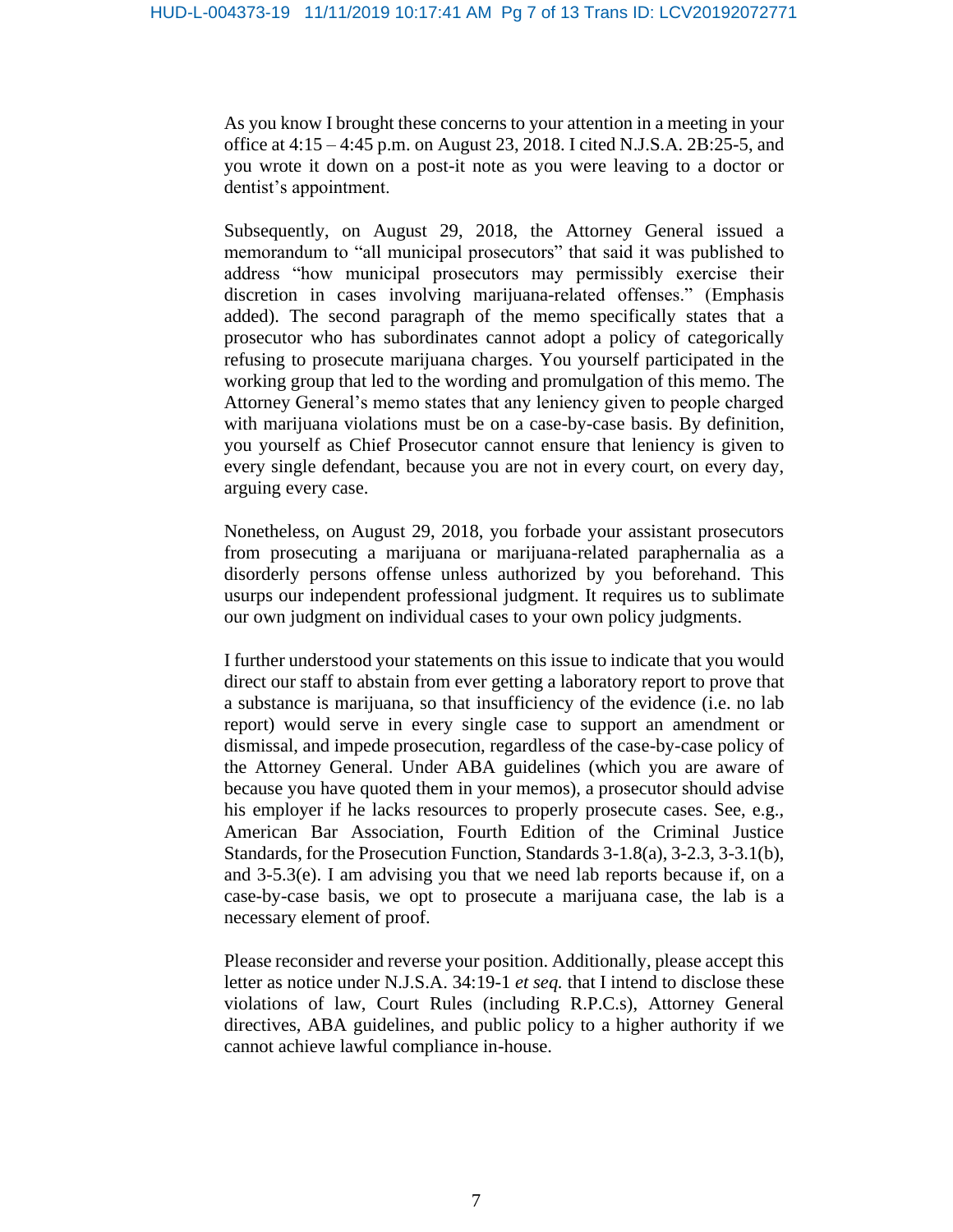In closing, please know that I am only writing this letter after having been internally troubled by these issues for months. I anticipate that as a human being, you may take this personally, but my sincere hope is that you do not. People with diametrically-opposed opinions on the most important issues of morality and law can disagree respectfully and even be friends, as was demonstrated by the personal friendship between Ruth Bader Ginsburg and the late Justice Scalia.

Respectfully,

Donovan Bezer

1 At the meeting, you stated orally that your assistant prosecutors should treat defendants as though they are innocent until they are actually found guilty. While defendants enjoy a general presumption of innocence, prosecutors are not only permitted, but are affirmatively *required* to proceed as if the defendant is guilty, because if a prosecutor believes the charges cannot be sustained, s/he has an absolute obligation to move for

dismissal. If we treat all defendants as though they are innocent, then we cannot prosecute anyone. The demand to treat defendants as though they are innocent did not appear in your Rest Memo, and therefore I assume that you understand that that was an unreasonable demand to place on prosecutors, and have reconsidered and withdrawn that demand.

2 The Municipal Prosecutor Act was enacted in 2000, at N.J.S.A. 2B:25-1 through -12, and requires municipal prosecutors to exercise their own independent professional judgment. See generally, Constantine v. Township of Bass River, 406 N.J. Super. 305, 327 (App. Div. 2009). "The concept of prosecutorial discretion is well known in our system." State v. Vitiello, 377 N.J. Super. 452, 456 (App. Div. 2005) (citing State v. Winne, 12 N.J. 152, 172-74, 96 A.2d 63 (1953); note, "Prosecutorial Discretion," 1 Crim. Just. Quarterly [\*\*\*6] 154 (1973); In re Grand Jury Appearances Request by Loigman, 183 N.J. 133, 870 A.2d 249 (2005); State v. Hampton, 61 N.J. 250, 275, 294 A.2d 23 (1972); State v. LeVien, 44 N.J. 323, 326-27, 209 A.2d 97 (1965); State v. States, 44 N.J. 285, 292, 208 A.2d 633 (1965); and State v. Ward, 303 N.J. Super. 47, 58, 696 A.2d 48 (App.Div.1997)).

3 "Each municipal prosecutor is the subordinate of the county prosecutor. There is a direct line of authority." State v. Miles, 2014 N.J. Super. Unpub. LEXIS 2436, \*7-8 (citing State v. Holup, 253 N.J. Super. 320, 324-25, 601 A.2d 777 (App. Div. 1992); and N.J.S.A. 2B:25-1 to -12). The Hudson County Prosecutor prosecutes state law as enacted by the Legislature, and not the policy directives of mayors within Hudson County. We risk professional discipline if we follow the dictates of our Mayor or Chief Prosecutor when they conflict with State law. "[A] municipal prosecutor does not determine which cases will be filed in the municipal court, but has a statutory obligation to prosecute them." State v. Martens, 2016 N.J. Super. Unpub. LEXIS 2592, \*16, 2016 WL 7102736.

4 As stated by Attorney General Gurbir S. Grewal, "[b]y categorically suspending enforcement of a State law, a municipal prosecutor impermissibly assumes a role that properly belongs to the Legislature."

5 See, e.g., Matter of Segal, 130 N.J. 468, 480 (1992); Matter of Norton, 128 N.J. 520 (1992).

26. Plaintiff emailed his letter complaining about Defendant Hudnut's unlawful

directives to Defendant Hudnut on or around October 22, 2018. Plaintiff waited roughly six weeks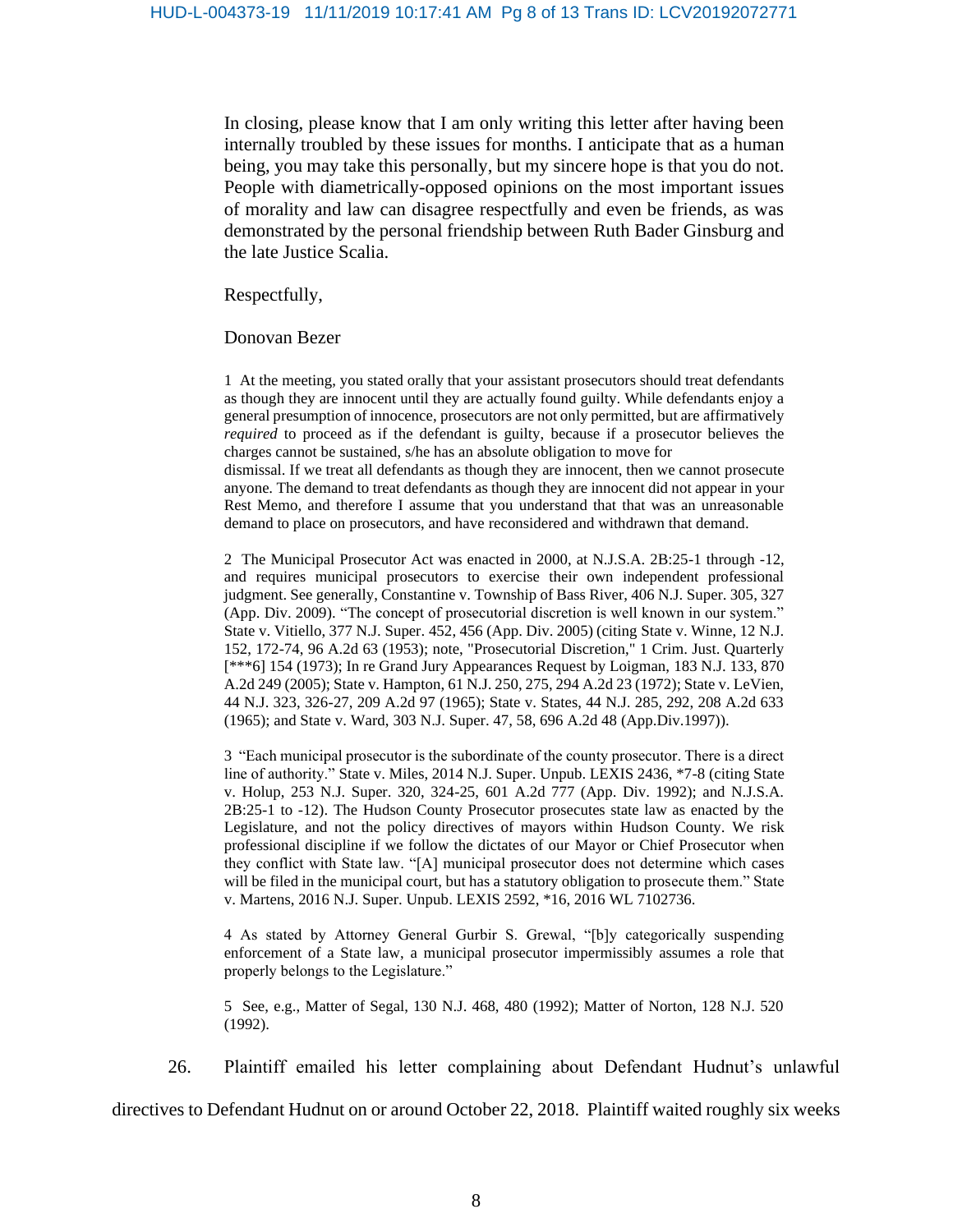#### HUD-L-004373-19 11/11/2019 10:17:41 AM Pg 9 of 13 Trans ID: LCV20192072771

before sending the letter because of his fear of immediate retaliation, which was informed by the JCPD's failure to file his witness tampering charge in response to his verbal complaints to Defendant Hudnut on August 23, 2018. Plaintiff also delayed sending the letter in the vain hope that his requested transfer to a different City office would be approved, which would solve the dilemma without his having to formally blow the whistle on Defendant Hudnut.

27. On October 23, 2018 – the day after Plaintiff emailed his letter to Defendant Hudnut – Jersey City placed Plaintiff on a one-day suspension.

28. In response to the suspension, Plaintiff retained counsel and sent his attorney's contact information to Defendant Hudnut and to the Jersey City Human Resources ("HR") Department by email dated Friday, October 26, 2018.

29. On Monday, October 29, 2018, Plaintiff was told to report to HR the next day instead of going to court as planned.

30. The next day, October 30, 2018, Defendant Bunbury placed Plaintiff on indefinite paid administrative leave.

31. Plaintiff remained on administrative leave until May 24, 2019. On that date, Defendant Bunbury notified Plaintiff that Jersey City had terminated his employment.

32. Jersey City maintained Plaintiff's medical benefits following his termination.

33. However, in or about September 2019, Jersey City terminated Plaintiff's medical benefits without informing him.

34. Plaintiff did not discover that his medical benefits had been terminated until October 22, 2019.

35. Defendants' conduct is clearly violative of CEPA, which specifically provides:

An employer shall not take any retaliatory action against an employee because the employee does any of the following: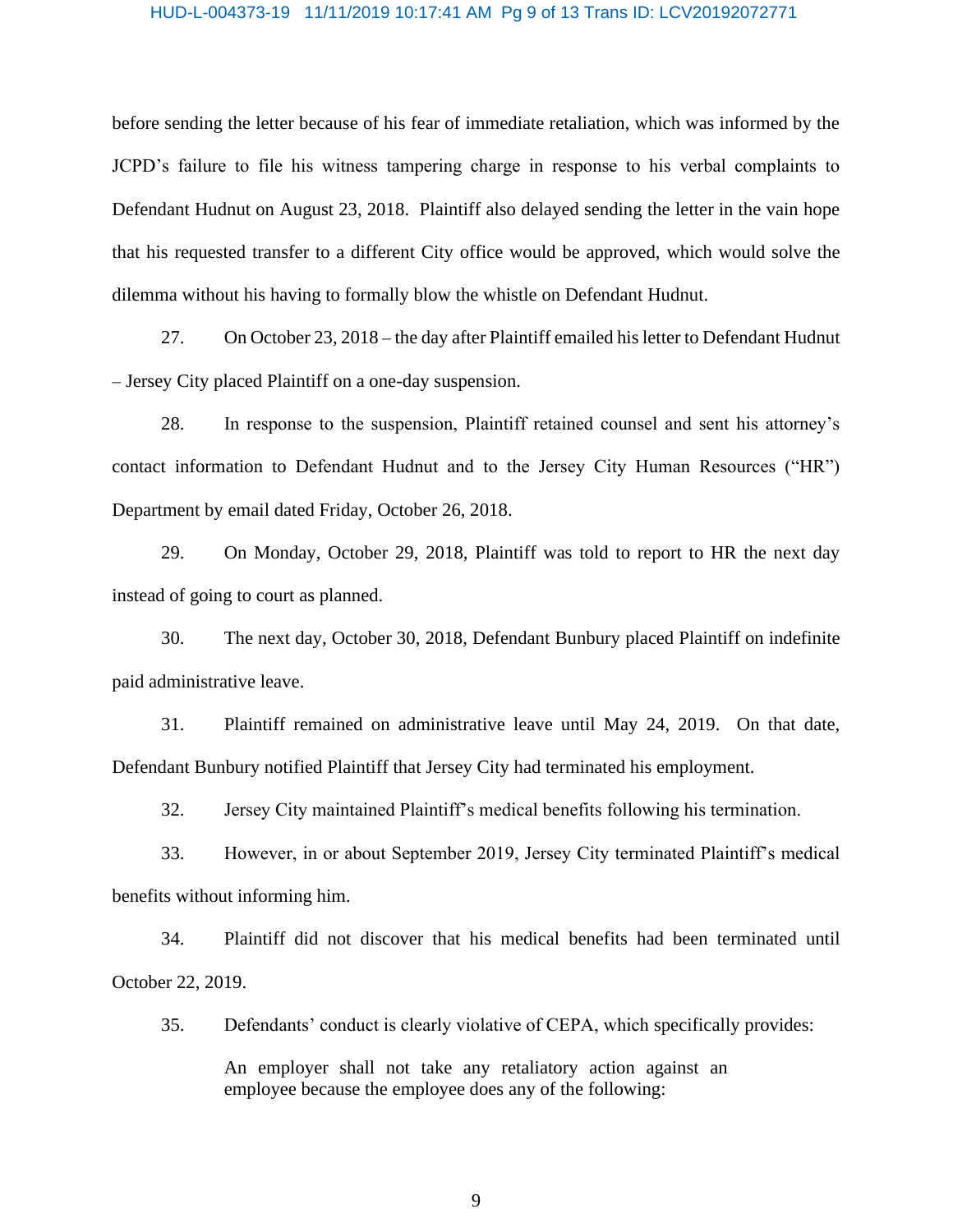a. Discloses, or threatens to disclose to a supervisor or to a public body an activity, policy or practice of the employer, or another employer, with whom there is a business relationship, that the employee reasonably believes:

(1) is in violation of a law, or a rule or regulation promulgated pursuant to law, including any violation *involving deception of, or misrepresentation to*, any shareholder, investor, client, patient, customer, employee, former employee, retiree or pensioner of the employer *or any governmental entity*, or, in the case of an employee who is a licensed or certified health care professional, reasonably believes constitutes improper quality of patient care; or

(2) *is fraudulent or criminal, including any activity, policy or practice of deception or misrepresentation which the employee reasonably believes may defraud any* shareholder, investor, client, patient, customer, employee, former employee, retiree or pensioner of the employer or any *governmental entity*;

b. Provides information to, or testifies before, any public body conducting an investigation, hearing or inquiry into any violation of law, or a rule or regulation promulgated pursuant to law by the employer, or another employer, with whom there is a business relationship, including any violation involving deception of, or misrepresentation to, any shareholder, investor, client, patient, customer, employee, former employee, retiree or pensioner of the employer or any governmental entity, or, in the case of an employee who is a licensed or certified health care professional, provides information to, or testifies before, any public body conducting an investigation, hearing or inquiry into the quality of patient care; or

# *c. Objects to, or refuses to participate in any activity, policy or practice which the employee reasonably believes:*

- (1) is in violation of a law, or a rule or regulation promulgated pursuant to law, including any violation involving deception of, or misrepresentation to, any shareholder, investor, client, patient, customer, employee, former employee, retiree or pensioner of the employer or any governmental entity, or, if the employee is a licensed or certified health care professional, constitutes improper quality of patient care;
- (2) is fraudulent or criminal, including any activity, policy or practice of deception or misrepresentation which the employee reasonably believes may defraud any shareholder,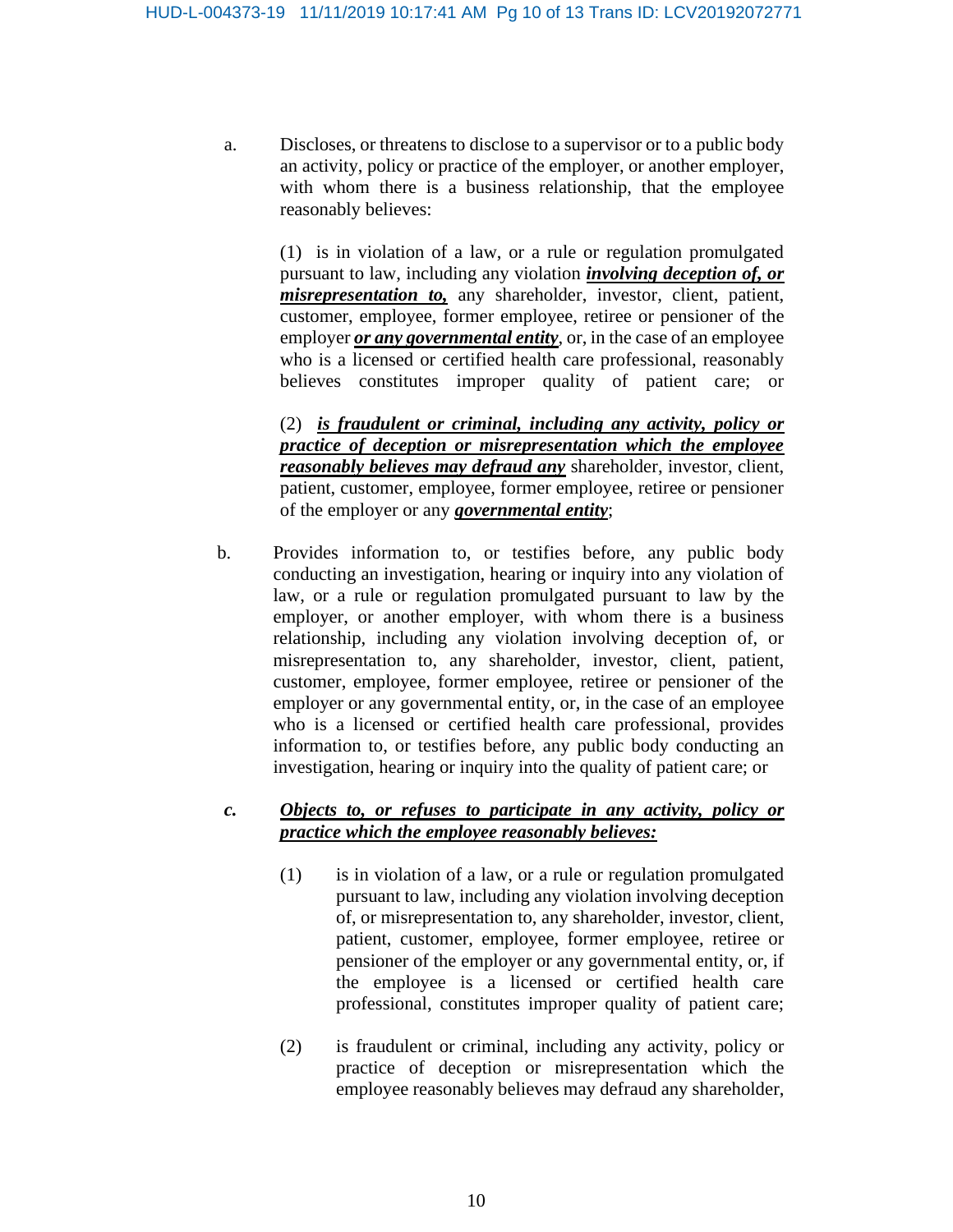investor, client, patient, customer, employee, former employee, retiree or pensioner of the employer or any governmental entity; or

(3) is incompatible with a clear mandate of public policy concerning the public health, safety or welfare or protection of the environment.

N.J.S.A. 34:19-3.

36. Plaintiff thus was fired for engaging in whistleblowing activity  $-$  i.e., he reported and objected to activities and practices of the Defendants that he reasonably believed were in violation of law, lies, fraudulent, deceitful, and violation of public policy – in violation of  $N.J.S.A.$ 34:19-3 subsections (a)(1) and (2) and (c)(1) and (2).

37. In addition to subsections (a)(1) and (2) of and (c)(1) and (2), the above conduct falls squarely within the purview of N.J.S.A. 34:19-3(c)(3). Indeed, Plaintiff specifically alleges he reported this conduct to his superiors because he believed it violated clear public policy.

# **COUNT ONE**

# **RETALIATION IN VIOLATION OF NEW JERSEY CONSCIENTIOUS EMPLOYEE PROTECTION ACT ("CEPA")**

38. Plaintiff repeats each and every allegation set forth above as if set forth fully herein at length.

39. In the course of his employment, Plaintiff informed his supervisor, Defendant Hudnut, that directives and policies implemented by Defendant Hudnut were unlawful and contrary to authoritative policies and decisions of the New Jersey Supreme Court and Attorney General Gurbir S. Grewal.

40. Plaintiff further informed Defendant Hudnut that he would not follow the unlawful directives and that he would seek transfer to a different Jersey City office where he would not be pressured to pursue unlawful conduct.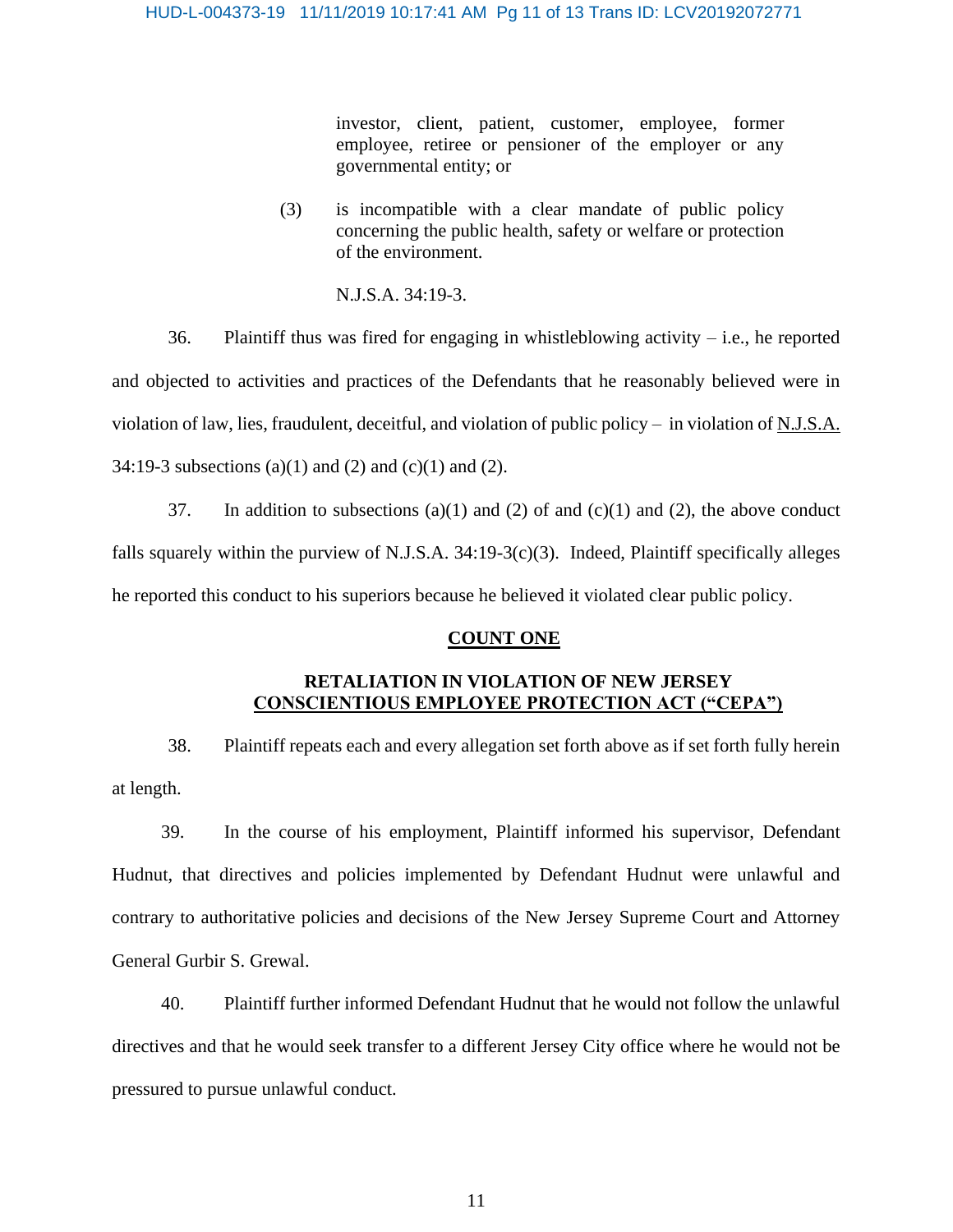#### HUD-L-004373-19 11/11/2019 10:17:41 AM Pg 12 of 13 Trans ID: LCV20192072771

41. Defendant Hudnut, Defendant Jersey City, and Defendant Bunbury had knowledge of Plaintiff's complaints and/or protests.

42. As a direct result of Plaintiff raising complaints, Defendants took retaliatory action against Plaintiff by subjecting him to excessive discipline, by placing him on administrative leave, and by discharging him from employment.

43. The affirmative acts of retaliation committed by Defendant Hudnut and Defendant Bunbury occurred within the scope of their employment by Jersey City.

44. Defendants are vicariously, strictly, and/or directly liable to Plaintiff for unlawful retaliatory conduct in violation of the New Jersey Conscientious Employee Protection Act ("CEPA"), pursuant to N.J.S.A. 34:19-1, *et seq.*

45. As a proximate result of the aforementioned acts and omissions set forth herein, Plaintiff has sustained damages.

**WHEREFORE**, Plaintiff demands judgment in his favor and against Defendants on this Count, together with compensatory and equitable relief, all remedies available under CEPA, punitive damages, pre-and post-judgment interest, attorney's fees and costs of suit, and for such other relief that the Court deems equitable and just.

### **DEMAND FOR DISCOVERY OF INSURANCE COVERAGE**

Pursuant to Rule 4:10-2(b), demand is made that Defendants disclose to Plaintiff's attorney whether or not there are any insurance agreements or policies under which any person or firm carrying on an insurance business may be liable to satisfy part or all of the judgment which may be entered in this action or indemnify or reimburse for payments made to satisfy the judgment and provide Plaintiff's attorney with true copies of those insurance agreements or policies, including,